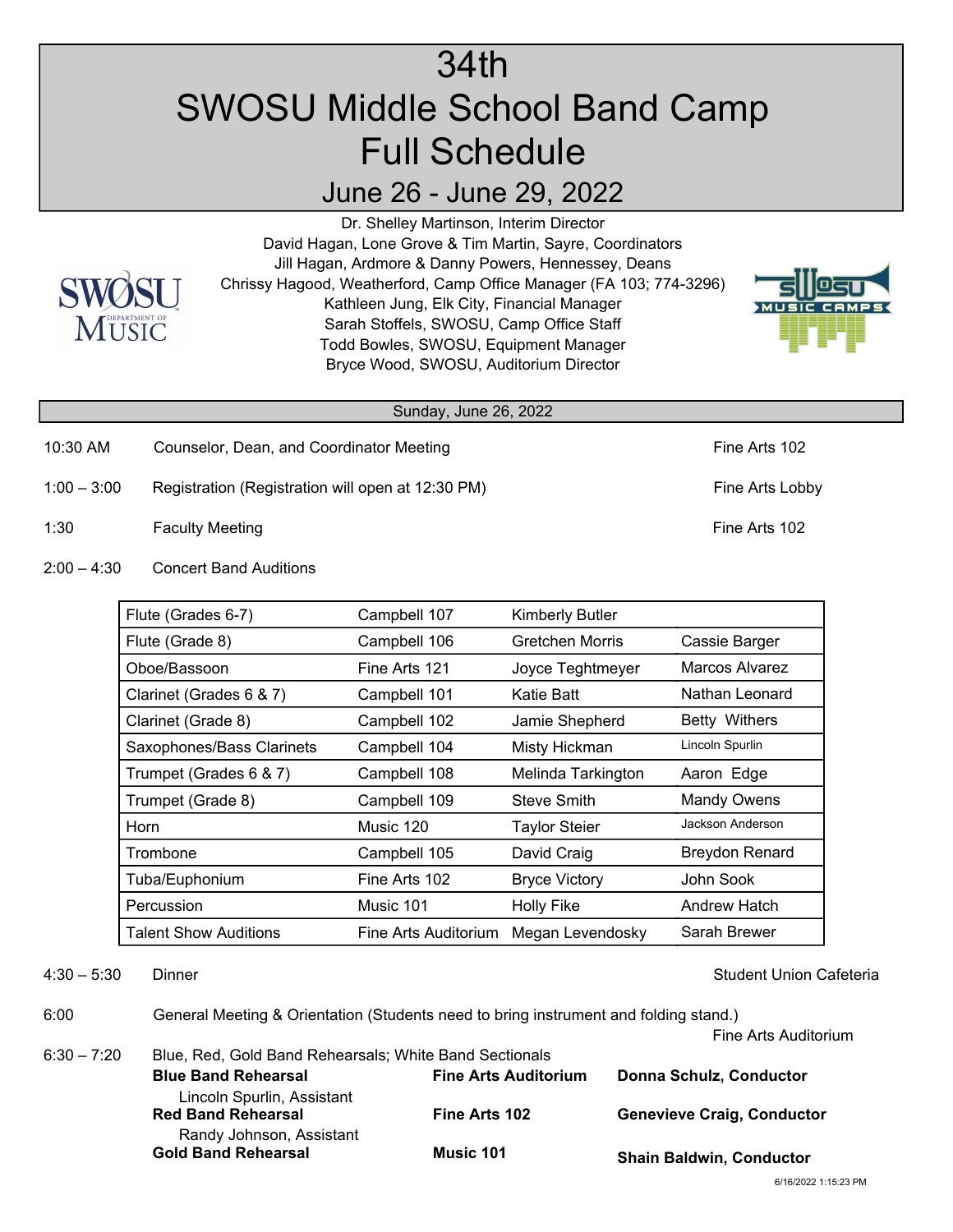|               |                                                                     | <b>White Band Section Rehearsals</b>                                                                   |                                                          |
|---------------|---------------------------------------------------------------------|--------------------------------------------------------------------------------------------------------|----------------------------------------------------------|
|               | Flute                                                               | Campbell 101                                                                                           | Cassie Barger                                            |
|               | Oboe                                                                | Campbell 102                                                                                           | Jordan Satterlee                                         |
|               | Clarinet                                                            | Campbell 107                                                                                           | Betty Withers                                            |
|               | Alto Saxophone                                                      | Campbell 104                                                                                           | Devan Bettencourt                                        |
|               | Trumpet                                                             | Campbell 109                                                                                           | Aaron Edge                                               |
|               | Horn                                                                | Campbell 106                                                                                           | <b>Taylor Steier</b>                                     |
|               | Trombone                                                            | Campbell 105                                                                                           | <b>Breydon Renard</b>                                    |
|               | Low Reeds & Brass                                                   | Music 118                                                                                              | John Sook                                                |
|               | Percussion                                                          | <b>Hilltop Theatre</b>                                                                                 | Andrew Hatch                                             |
| $7:30 - 8:20$ | <b>Blue Band Rehearsal</b><br>Lincoln Spurlin, Assistant            | Blue, White, and Gold Band Rehearsals; Red Band Sectionals<br><b>Fine Arts Auditorium</b>              | Donna Schulz, Conductor                                  |
|               | <b>White Band Rehearsal</b><br>Taylor Steier, Assistant             | <b>Hilltop Theatre</b><br>Andrew Hatch, Percussion                                                     | <b>Mamie Sprinkle-Baker, Conductor</b>                   |
|               | <b>Gold Band Rehearsal</b>                                          | Music 101                                                                                              | <b>Shain Baldwin, Conductor</b>                          |
|               |                                                                     | <b>Red Band Section Rehearsals</b>                                                                     |                                                          |
|               | Flute                                                               | Campbell 101                                                                                           | <b>Gretchen Morris</b><br>Marcos Alvarez                 |
|               | Oboe                                                                | Campbell 102                                                                                           |                                                          |
|               | <b>Bassoon</b>                                                      | Music 118                                                                                              | Joyce Teghtmeyer                                         |
|               | Clarinet                                                            | Campbell 107                                                                                           | Katie Batt                                               |
|               | Alto Saxophone                                                      | Campbell 104                                                                                           | Misty Hickman                                            |
|               | Trumpet                                                             | Campbell 109                                                                                           | Aaron Edge                                               |
|               | Horn                                                                | Campbell 106                                                                                           | <b>Mandy Owens</b>                                       |
|               | Trombone                                                            | Campbell 105                                                                                           | David Craig                                              |
|               | Euphonium/BsCl/Tsax                                                 | Campbell 108                                                                                           | Craig Krieger                                            |
|               | Tuba/BSax/ContraCl.                                                 | Fine Arts Locker Rm.                                                                                   | John Sook                                                |
| $8:30 - 9:20$ | Percussion<br><b>Red Band Rehearsal</b><br>Randy Johnson, Assistant | FA 102 (M) / FA Aud (T)<br>Red, White, and Gold Band Rehearsals; Blue Band Sectionals<br>Fine Arts 102 | <b>Ashley House</b><br><b>Genevieve Craig, Conductor</b> |
|               | <b>White Band Rehearsal</b><br>Taylor Steier, Assistant             | <b>Hilltop Theatre</b><br>Andrew Hatch, Percussion                                                     | <b>Mamie Sprinkle-Baker, Conductor</b>                   |
|               | <b>Gold Band Rehearsal</b>                                          | Music 101<br><b>Blue Band Section Rehearsals</b>                                                       | <b>Shain Baldwin, Conductor</b>                          |
|               | Flute                                                               | Campbell 101                                                                                           | <b>Kimberly Butler</b>                                   |
|               | Oboe                                                                | Campbell 102                                                                                           | Marcos Alvarez                                           |
|               | Bassoon                                                             | Music 118                                                                                              | Joyce Teghtmeyer                                         |
|               | Clarinet                                                            | Campbell 107                                                                                           | Jamie Shepherd                                           |
|               | Alto Saxophone                                                      | Campbell 104                                                                                           | Lincoln Spurlin                                          |
|               | Trumpet                                                             | Campbell 109                                                                                           | Melinda Tarkington                                       |
|               | Horn                                                                | Campbell 106                                                                                           | Jackson Anderson                                         |
|               | Trombone                                                            | Campbell 105                                                                                           | David Craig                                              |
|               | Euphonium/BsCl/TSax                                                 | Campbell 108                                                                                           | Joshua Bell                                              |
|               | Tuba/BSax/ContraCl.                                                 | Fine Arts Locker Rm.                                                                                   | <b>Bryce Victory</b>                                     |
|               |                                                                     |                                                                                                        |                                                          |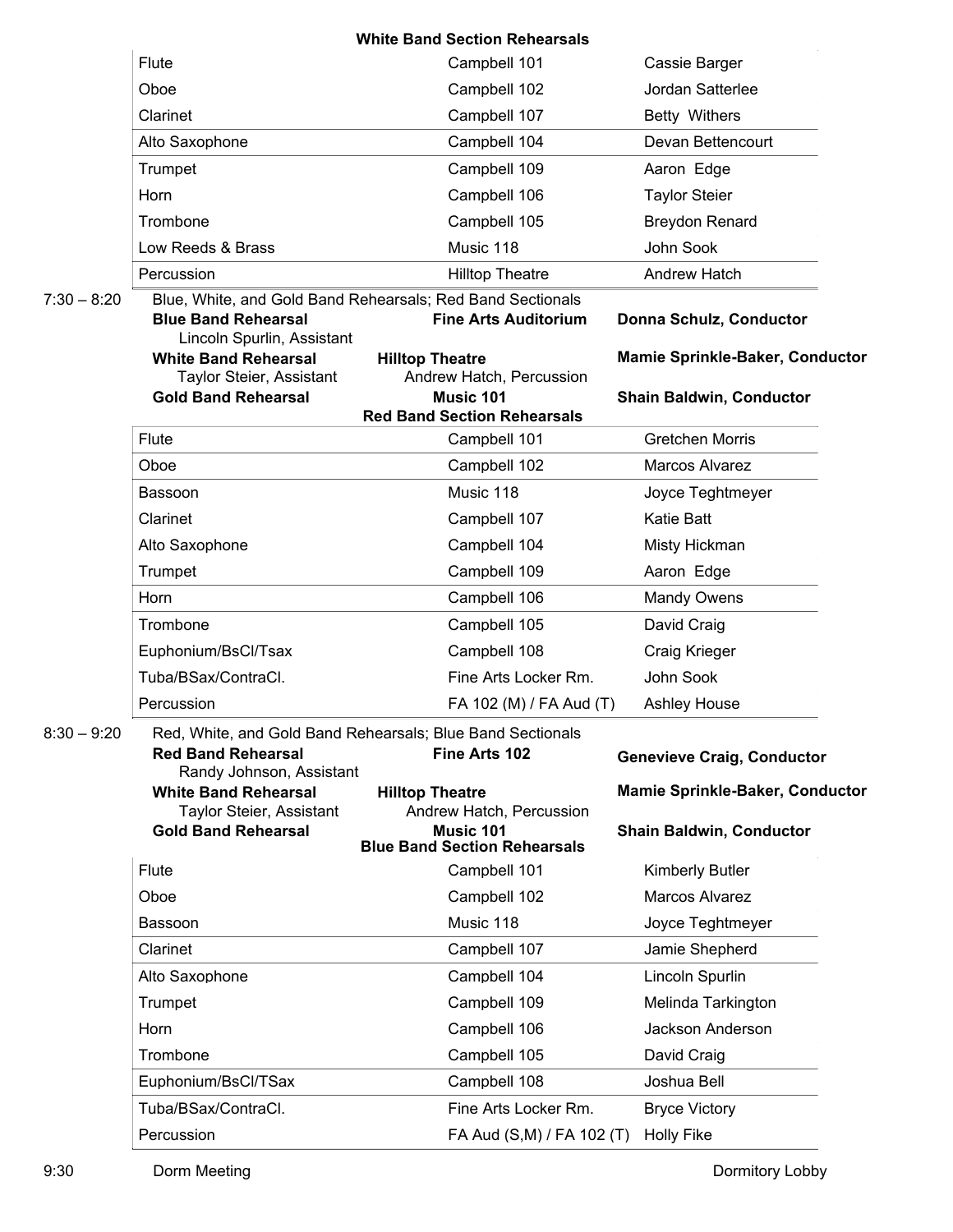6:30 Get Up

7:15 – 7:50 Breakfast Student Union Cafeteria

8:00 – 8:20 General Assembly Fine Arts Auditorium

8:25 – 9:15 Elective Classes (Classes will be sent with teachers from the Auditorium following the 8:00 meeting)

| <b>Band Leadership</b>             | Stafford 127              | Jamie Shepherd         | <b>Music</b><br>Listening/Appreciation | Music 137                      | Devan<br><b>Bettencourt</b> |
|------------------------------------|---------------------------|------------------------|----------------------------------------|--------------------------------|-----------------------------|
| Drum Set<br><b>Fundamentals</b>    | Fine Arts 102             | <b>Andrew Hatch</b>    | <b>Music Theory</b>                    | Music 118                      | <b>Bryce Victory</b>        |
| Electronic<br>Music/Technology     | Music 127                 | Melinda<br>Tarkington  | Percussion<br><b>Techniques</b>        | <b>Hilltop Theater</b>         | <b>Holly Fike</b>           |
| Flag Fundamentals 1 FA Parking Lot |                           | Cassie Barger          | Piano Lab                              | Music 120                      | Jackson<br>Anderson         |
| Jazz Fundamentals 1                | Campbell 101              | <b>Steve Smith</b>     | <b>Practice Techniques</b>             | Music 132                      | <b>TJ Partin</b>            |
| Jazz Fundamentals 2 Campbell 102   |                           | Aaron Edge             | <b>Rhythms Class</b>                   | Music 101                      | <b>Sarah Brewer</b>         |
| Jazz Fundamentals 3 Campbell 103   |                           | Misty Hickman          | Sight Reading Class 1                  | Campbell 107                   | Joshua Bell                 |
| Jazz Fundamentals 4 Campbell 104   |                           | <b>Breydon Renard</b>  | Sight Reading Class 2 Campbell 108     |                                | Betty Withers               |
| Maintenance of Brass Campbell 105  |                           | <b>Mandy Owens</b>     | Sight Reading Class 3 Campbell 109     |                                | Megan<br>Levendosky         |
| Maintenance of<br>Woodwinds        | Campbell 106              | Katie Batt             | <b>Technique Class</b>                 | <b>Fine Arts</b><br>Auditorium | <b>Gretchen Morris</b>      |
| Marching<br><b>Fundamentals 1</b>  | Okla, Hall<br>Parking Lot | Craig Krieger          |                                        |                                |                             |
| Marching<br><b>Fundamentals 2</b>  | Okla, Hall<br>Parking Lot | <b>Kimberly Butler</b> |                                        |                                |                             |

9:30 – 10:30 Blue, Red, Gold Band Rehearsals; White Band Sectionals (See Sunday 6:30) **Blue Band Rehearsal Fine Arts Aud (M) / Fine Arts 102 (T) Red Band Rehearsal Fine Arts 102 (M) / Fine Arts Aud (T) Gold Band Rehearsal Music 101** Lincoln Spurlin, Assistant  **Donna Schulz, Conductor** Randy Johnson, Assistant **Shain Baldwin, Conductor Genevieve Craig, Conductor**

11:00 – 11:50 Blue, White, and Gold Band Rehearsals; Red Band Sectionals (See Sunday 7:30) **Blue Band Rehearsal Fine Arts Auditorium White Band Rehearsal Hilltop Theatre Gold Band Rehearsal Music 101** Lincoln Spurlin, Assistant **Mamie Sprinkle-Baker, Conductor Donna Schulz, Conductor** Taylor Steier, Assistant **Shain Baldwin, Conductor** Andrew Hatch, Percussion

12:00 – 12:50 Lunch Student Union Cafeteria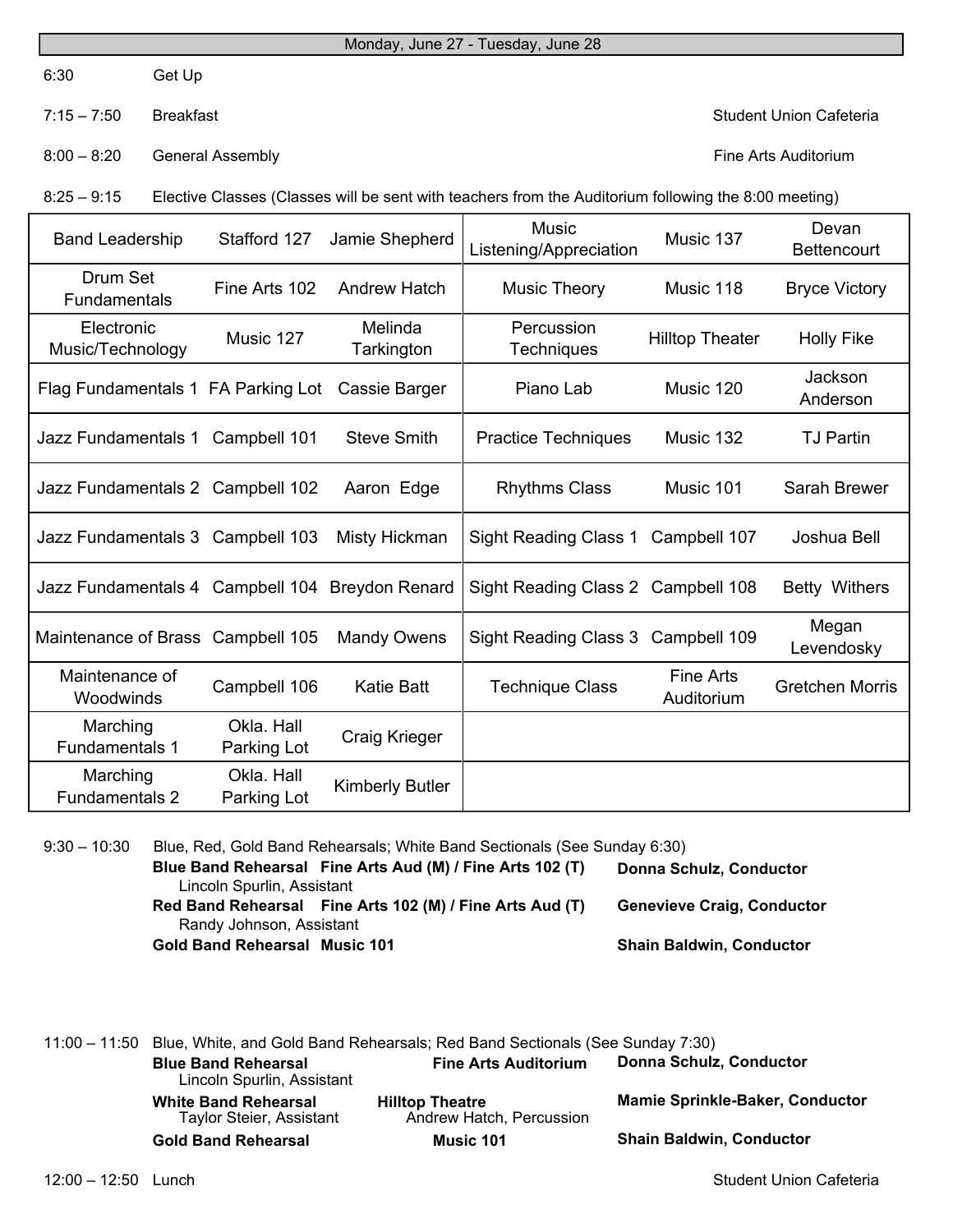| $1:00 - 1:50$                  | <b>Master Classes</b>                                                                |                                                    |                                        |
|--------------------------------|--------------------------------------------------------------------------------------|----------------------------------------------------|----------------------------------------|
|                                | Master Class - Blue & Red Flutes                                                     | Campbell 101                                       | <b>Kimberly Butler</b>                 |
|                                | Master Class - White & Gold Flutes                                                   | Campbell 108                                       | <b>Gretchen Morris</b>                 |
| Master Class - Oboe            |                                                                                      | Campbell 102                                       | Marcos Alvarez                         |
| Master Class - Bassoon         |                                                                                      | Music 120                                          | Joyce Teghtmeyer                       |
|                                | Master Class - Blue & Red Clarinets                                                  | Music 101                                          | Jamie Shepherd                         |
|                                | Master Class - White & Gold Clarinets                                                | Campbell 107                                       | <b>Katie Batt</b>                      |
| Master Class - Saxophone       |                                                                                      | Campbell 104                                       | Misty Hickman                          |
|                                | Master Class - Blue & Red Trumpets                                                   | Campbell 109                                       | <b>Steve Smith</b>                     |
|                                | Master Class - White & Gold Trumpets                                                 | Campbell 103                                       | Melinda Tarkington                     |
| Master Class - Horn            |                                                                                      | Campbell 106                                       | Jackson Anderson                       |
| Master Class - Trombone        |                                                                                      | Campbell 105                                       | David Craig                            |
| Master Class - Euphonium       |                                                                                      | Music 118                                          | Craig Krieger                          |
| Master Class - Tuba            |                                                                                      | Fine Arts Auditorium                               | <b>Bryce Victory</b>                   |
|                                | Master Class - Blue & Red Percussion                                                 | Fine Arts 102                                      | Ashley House                           |
|                                | Master Class - White & Gold Percussion                                               | <b>Hilltop Theatre</b>                             | <b>TJ Partin</b>                       |
| $1:30 - 2:30$                  | Faculty Check-Out Instruments (Monday)                                               |                                                    | Fine Arts 103                          |
| $2:00 - 2:50$                  | Red, White, and Gold Band Rehearsals; Blue Band Sectionals (Same as Sunday 8:30)     |                                                    |                                        |
|                                | Red Band Rehearsal Fine Arts 102 (M) / Fine Arts Aud (T)<br>Randy Johnson, Assistant |                                                    | <b>Genevieve Craig, Conductor</b>      |
|                                | <b>White Band Rehearsal</b><br>Taylor Steier, Assistant                              | <b>Hilltop Theatre</b><br>Andrew Hatch, Percussion | <b>Mamie Sprinkle-Baker, Conductor</b> |
|                                | <b>Gold Band Rehearsal</b>                                                           | Music 101                                          | <b>Shain Baldwin, Conductor</b>        |
| $2:50 - 4:30$<br>$3:00 - 4:00$ | Camper free time<br><b>Faculty Wind Ensemble</b>                                     |                                                    | Fine Arts Auditorium                   |
| $4:15 - 5:00$                  | Faculty Jazz Band                                                                    |                                                    | Fine Arts 102                          |
| $4:30 - 5:30$                  | <b>Dinner</b>                                                                        |                                                    | <b>Student Union Cafeteria</b>         |
|                                |                                                                                      | Monday, June 27, 2022 - Evening Activities         |                                        |
|                                |                                                                                      |                                                    |                                        |

| $6:00 - 6:50$ | Blue Band (FA Aud (M)/FA 102 (T)) |
|---------------|-----------------------------------|
|               | Red Band (FA102 (M)/FA Aud (T))   |
|               | White Band (Hilltop Theatre)      |
|               | Gold Band (M101)                  |
|               |                                   |

## 7:00 Faculty Party (Sponsored by MidWest Music & Lucille's Roadhouse)

7:30 – 9:00 Block Party **Block Party** Student Union Ballroom

| Tuesday, June 28, 2022 - Evening Activities |                                                                      |                      |  |
|---------------------------------------------|----------------------------------------------------------------------|----------------------|--|
| $6:00 - 6:50$                               | Blue Band (FA Aud (M)/FA 102 (T))<br>Red Band (FA102 (M)/FA Aud (T)) |                      |  |
|                                             | White Band (Hilltop Theatre)                                         |                      |  |
|                                             | Gold Band (M101)                                                     |                      |  |
| $7:30 - 9:00$                               | <b>Faculty Jazz Band Concert</b>                                     | Fine Arts Auditorium |  |
|                                             | Talent Show                                                          |                      |  |
| 8:30                                        | <b>Faculty Party</b>                                                 | The Shed             |  |
|                                             |                                                                      | 108 E. Main          |  |